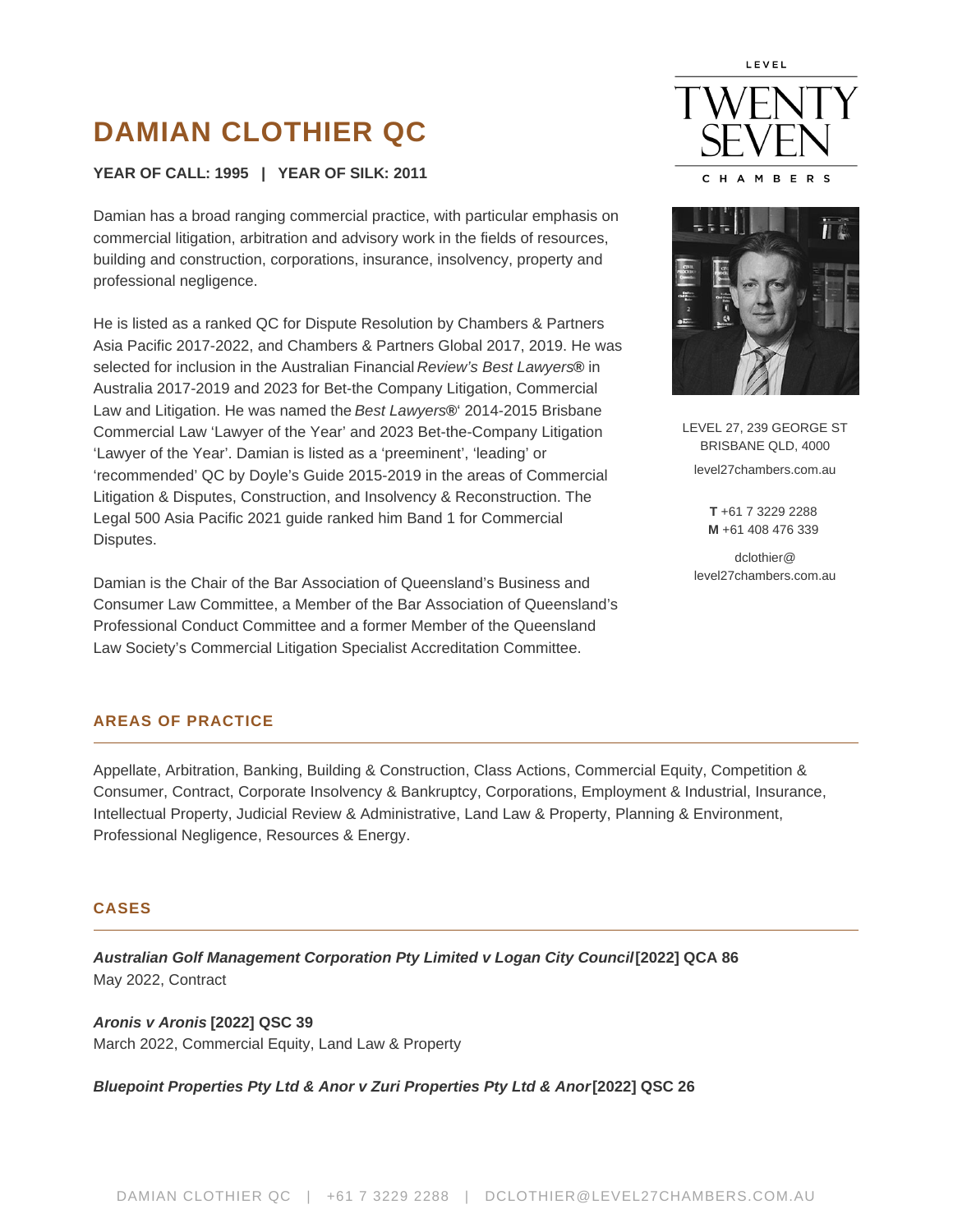March 2022, Contract

**New Acland Coal Pty Ltd v Oakey Coal Action Alliance Inc. & Ors (No 2) [2022] QLC 44** December 2021, Resources & Energy

**DBCT Management Pty Ltd v Treasurer and Minister for Infrastructure and Planning (QId) & Ors[2021] QSC 335** December 2021, Contract, Resources & Energy

**Australian Golf Management Corporation Pty Ltd v Logan City Council [2021] QSC 291** November 2021, Building & Construction

**Yue v CN-AU Capital Pty Ltd [2021] QSC 248** October 2021, Contract, Land Law & Property, Commercial Equity

**New Acland Coal Pty Ltd v Oakey Coal Action Alliance Inc. & Ors [2021] QLC 29** August 2021, Resources & Energy

**RHG Construction Fitout and Maintenance Pty Ltd v Kangaroo Point Developments MP Property Pty Ltd & Ors [2021] QCA 117** May 2021, Building & Construction, Contract

**Hail Creek Coal Holding Pty Limited & Ors v Michelmore [2021] QLC 19** May 2021, Land Law & Property

**Aronis & Anor v Aronis [2021] QSC 87**

April 2021, Contract, Land Law & Property

**Murphy Operator & Ors v Gladstone Ports Corporation (No 8) [2021] QSC 57 15** March 2021, Class Actions

**Quinlan v ERM Power Ltd & Ors [2021] QSC 35** February 2021, Corporations

**Murphy Operator & Ors v Gladstone Ports Corporation (No 7) [2021] QSC 18** February 2021, Class Actions

**Oakey Coal Action Alliance Inc v New Acland Coal Pty Ltd [2021] HCA 2** February 2021, Resources & Energy

**Equititrust Limited v Tucker [2020] QSC 269** September 2020, Corporations

**Glencore Coal Queensland Pty Limited v Aurizon Network Pty Ltd & Ors; Yarrabee Coal Company Pty Ltd & Ors v Aurizon Network Pty Ltd & Ors [2020] QCA 182** September 2020, Contract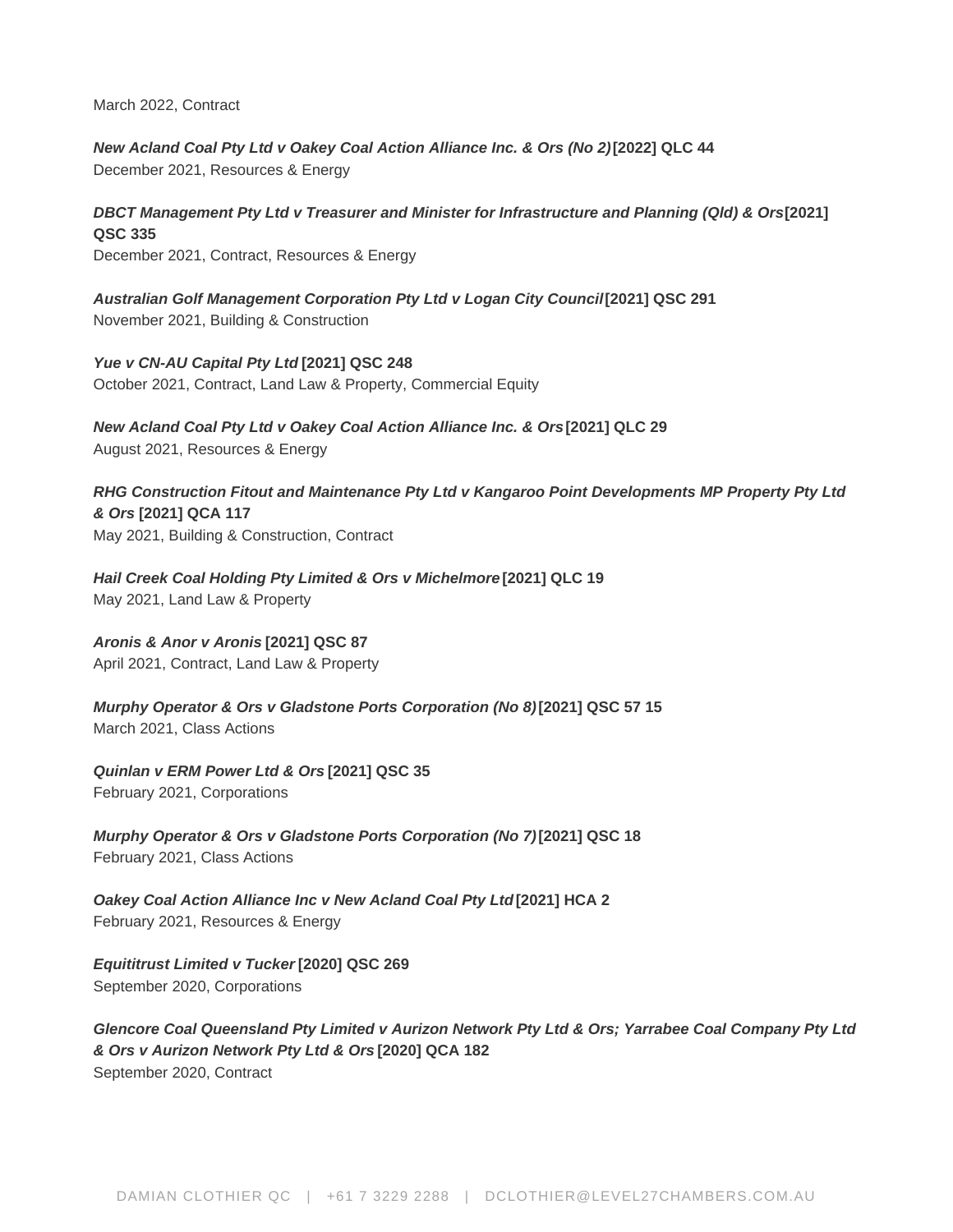**New Acland Coal Pty Ltd v Oakey Coal Action Alliance Inc [2020] QSC 212** July 2020, Corporations

**Murphy Operator & Ors v Gladstone Ports Corporation (No 6) [2020] QSC 192** June 2020, Class Actions

Wellington & Ors v Huaxin Energy (Aust) Pty Ltd (formerly Cuesta Coal Limited) & Anor<sup>[2020]</sup> QCA 114 May 2020, Contract

**Oakey Coal Action Alliance Inc v New Acland Coal Pty Ltd & Ors [2019] QCA 238** November 2019, Appellate, Judicial Review & Administrative

**Lake v GBST Holdings Limited [2019] QSC 253** October 2019, Competition & Consumer, Contract, Employment & Industrial

**Equititrust Limited v Tucker and Others (No 2) [2019] QSC 248** October 2019, Commercial Equity, Corporations

**Sanrus Pty Ltd v Monto Coal 2 Pty Ltd (No 7) [2019] QSC 241** September 2019, Contract, Resources & Energy

**Oakey Coal Action Alliance Inc v New Acland Coal Pty Ltd & Ors[2019] QCA 184** September 2019, Judicial Review & Administrative, Resources & Energy

**Sanrus Pty Ltd v Monto Coal 2 Pty Ltd (No 5) [2019] QSC 210** August 2019, Resources & Energy, Contract

**Harro Group Pty Ltd v Aspire Pty Ltd [2019] QSC 189** August 2019, Contract

**Aurizon Network Pty Ltd v Glencore Coal Queensland Pty Ltd & Ors [2019] QSC 163** June 2019, Contract

**King v Australian Securities and Investments Commission [2019] QCA 121** June 2019, Corporations, Appellate

**Equititrust Limited v Tucker and Others [2019] QSC 51** March 2019, Contract, Corporations, Corporate Insolvency & Bankruptcy

**Wellington v Huaxin Energy (Aust) Pty Ltd (formerly Cuesta Coal Limitted) [2019] QSC 18** February 2019, Contract, Resources & Energy, Land Law & Property

**Suncorp-Metway Ltd ABN 66 010 831 722 v Nagatsuma & Anor [2019] QSC 16** February 2019, Land Law & Property, Banking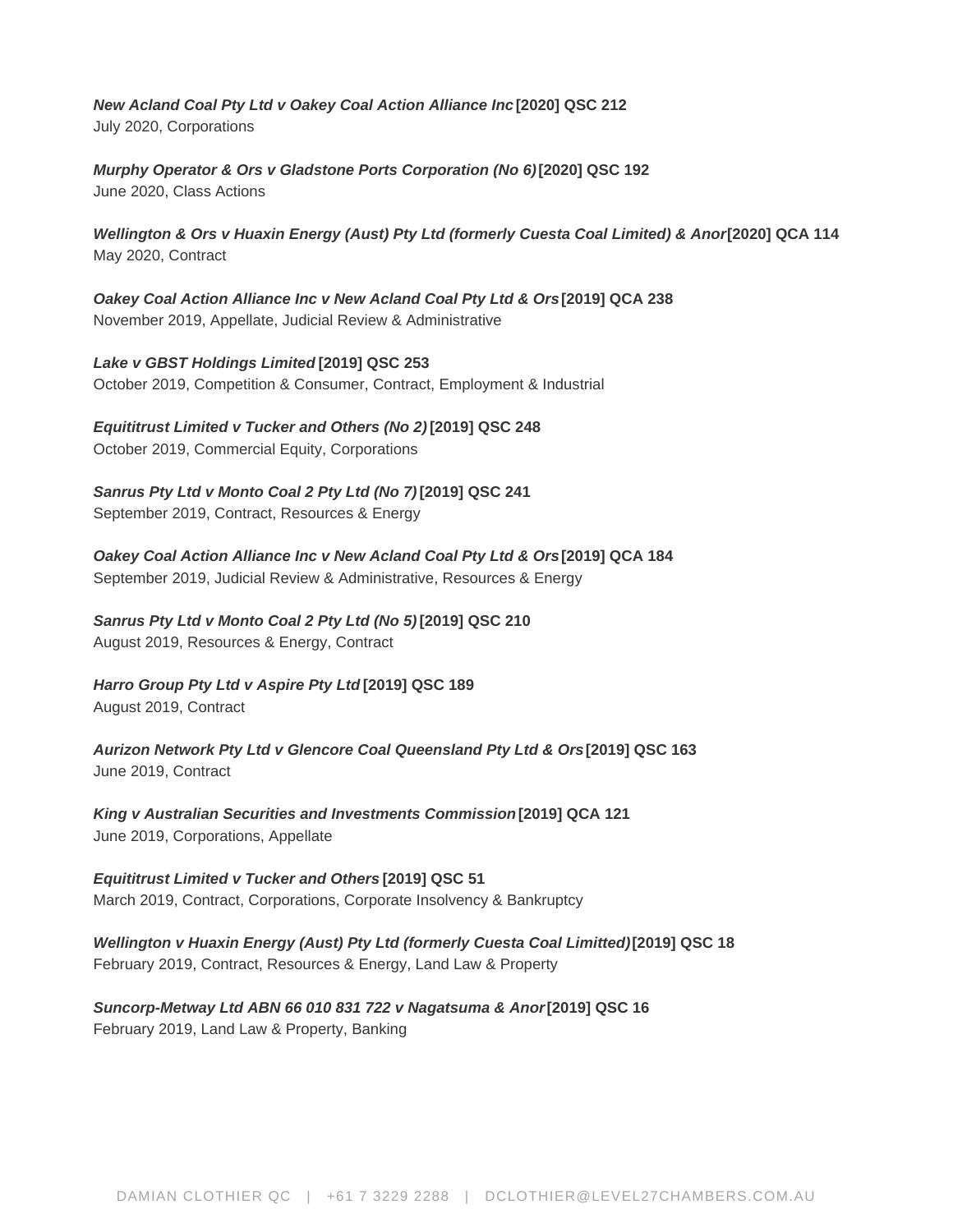**King & Ors v Australian Securities and Investments Commission [2018] QCA 352** December 2018, Appellate, Corporations

**Byerwen Coal Pty Ltd v Colinta Holdings Pty Ltd (no.2) [2018] QCA 350** December 2018, Resources & Energy, Land Law & Property, Contract

**Aurizon Network Pty Ltd v Queensland Competition Authority & Ors [2018] QSC 246** October 2018, Judicial Review & Administrative, Competition & Consumer

**Port Ballidu Pty Ltd v Frews Lawyers [2018] QCA 110** June 2018, Competition & Consumer, Corporations

**New Acland Coal Pty Ltd v Smith [2018] QSC 88** May 2018, Judicial Review & Administrative, Planning & Environment, Resources & Energy

**King v Gunthorpe [2018] QSC 1** January 2018, Contract, Corporations, Professional Negligence

**Australian Conservation Foundation Incorporated v Minister for the Environment and Energy (2017) 251 FCR 359; [2017] FCAFC 134** August 2017, Appellate, Judicial Review & Administrative, Resources & Energy

**Burragubba v Minister for Natural Resources and Mines [2017] QCA 179** August 2017, Appellate, Resources & Energy, Judicial Review & Administrative

# **Hancock Galilee Pty Ltd v Currie [2017] QLC 35**

July 2017, Resources & Energy, Planning & Environment

**Whitsunday Residents Against Dumping Ltd v Chief Executive, Department of Environment and Heritage Protection [2017] QSC 121** June 2017, Judicial Review & Administrative, Resources & Energy

# **Port Ballidu Pty Ltd v Frews Lawyers [2017] QSC 19**

February 2017, Commercial Equity

**Australian Securities and Investments Commission v Drake (no2) [2016] FCA 1552** December 2016, Commercial Equity, Corporations

**Burragubba v Minister for Natural Resources and Mines (2016) 222 LGERA 13; [2016] QSC 273** November 2016, Judicial Review & Administrative, Resources & Energy

# **Land Services of Coast and Country Inc v Chief Executive, Department of Environment and Heritage Protection (2016) 222 LGERA 122; [2016] QSC 272**

November 2016, Judicial Review & Administrative, Resources & Energy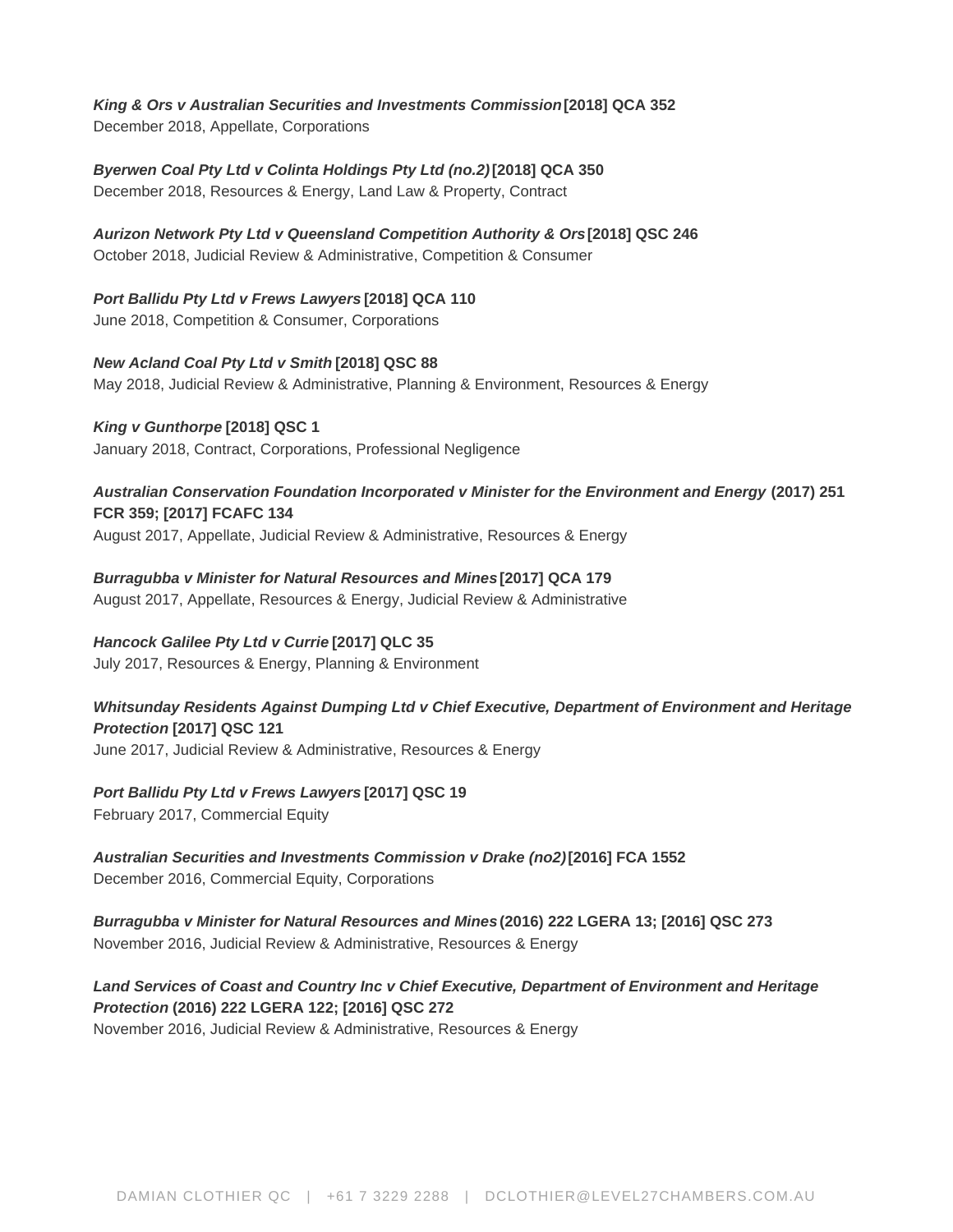#### **Annie Street JV Pty Ltd v MCC Pty Ltd & Ors [2016] QSC 268**

November 2016, Building & Construction, Judicial Review & Administrative

#### **Coast & Country of Queensland Inc v Smith[2016] QCA 242** September 2016, Appellate, Judicial Review & Administrative, Planning & Environment, Resources & Energy

**Callide Power Management Pty Ltd v Callide Coalfields (Sales) Pty Ltd; CS Energy Ltd v Callide Coalfields (Sales) Pty Ltd (No5) [2016] QSC 199** August 2016, Contract, Resources & Energy

**Australian Conservation Foundation Incorporated v Minister for Environment [2016] FCA 1042** August 2016, Judicial Review & Administrative, Resources & Energy

**RCR O'Donnell Griffin Pty Ltd v Forge Group Power Ltd (Receivers & Managers Appointed) (in liq) [2016] QCA 214** August 2016, Appellate, Building & Construction, Contract, Resources & Energy

**Pointon & Ors v Oaks Hotels & Resorts Limited & Ors [2016] QSC 152**

July 2016, Contract

**Lee v Abedian [2017] 1 Qd R 549; [2016] QSC 92** April 2016, Professional Negligence

**Comgroup Supplies Pty Ltd v Products for Industry Pty Ltd [2016] QCA 88** April 2016, Appellate, Commercial Equity

#### **Bradshaw v Griffiths [2016] QCA 20**

February 2016, Appellate, Land Law & Property

**Callide Power Management Pty Ltd v Callide Coalfields (Sales) Pty Ltd (No 3) [2015] QSC 295** October 2015, Contract, Resources & Energy

**Coast and Country Association of Queensland Inc v Smith [2015] QSC 260** September 2015, Judicial Review & Administrative, Resources & Energy

**LPD Holdings (Aust) Pty Ltd v Russells (a firm) [2015] QCA 122** June 2015, Appellate, Contract

**RCR O'Donnell Griffin Pty Ltd v Forge Group Power Pty Ltd [2015] QSC 186** June 2015, Building & Construction, Contract

**Witherspoon v Hutson [2015] QCA 109** June 2015, Banking, Land Law & Property, Appellate

# **BDO Group Holdings (Qld) Limited & Anor v Sully [2015] QSC 166**

June 2015, Competition & Consumer, Contract, Employment & Industrial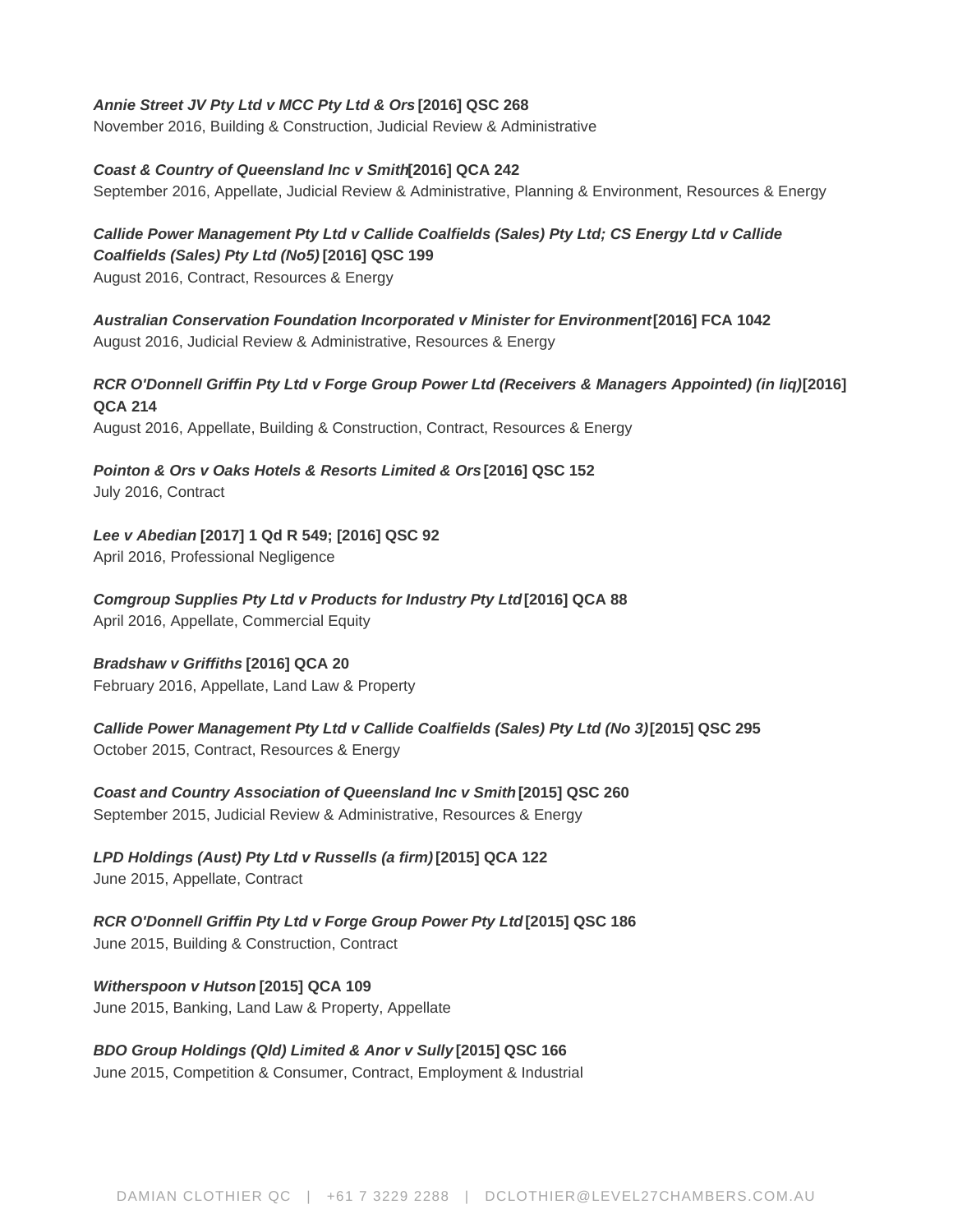# **Samimi v Queensland Building & Construction Commission [2015] QCA 106**

June 2015, Building & Construction, Insurance, Appellate

**Endocoal Limited v Glencore Coal Queensland Pty Ltd and Department of Environment and Heritage Protection [2014] QLC 54** December 2014, Planning & Environment, Resources & Energy

**Londy v Van Nieuwburg [2014] QSC 290** December 2014, Commercial Equity

**Canehire Pty Ltd v Themis Holdings Pty Ltd [2014] QCA 296** November 2014, Commercial Equity, Appellate

**J M Kelly (Project Builders) Pty Ltd v Toga Development No. 31 Pty Ltd (No 6) [2014] QSC 262** October 2014, Building & Construction, Contract

**Caltex Refineries (Qld) Pty Ltd v Allstate Access (Australia) Pty Ltd [2014] QSC 223** September 2014, Building & Construction, Judicial Review & Administrative, Contract

**Callide Power Management P/L v Callide Coalfields (Sales) P/L [2014] QSC 205** August 2014, Contract, Resources & Energy

**Markan v Bar Association of Queensland (No 3) [2014] QSC 225** July 2014, Judicial Review & Administrative

**LM Investment Management Ltd (in liq) (recs and mgrs apptd) as responsible entity of the LM First Mortgage Income Fund) v Bruce [2014] QCA 136** June 2014, Corporations, Appellate, Corporate Insolvency & Bankruptcy

# **Glencore Coal Queensland Pty Ltd v Keys[2014] QLAC 2**

May 2014, Resources & Energy, Planning & Environment

**Hancock Coal Pty Ltd v Kelly and Ors and Department of Environment and Heritage Protection (No. 4) [2014] QLC 12** October 2013, Resources & Energy, Planning & Environment

**Clout v Andi-Co Australia Pty Ltd & Ors [2013] QSC 278**

October 2013, Corporations, Corporate Insolvency & Bankruptcy

**Modi and Clements v SDW Projects Pty Ltd and Ors [2013] QCA 221**

August 2013, Land Law & Property, Professional Negligence, Appellate

**Xstrata Coal Qld Pty Ltd & Ors v Keys & Anor; Xstrata Coal Qld Pty Ltd & Ors v Sky Grove Pty Ltd; Xstrata Coal Qld Pty Ltd & Ors v Erbacher; Xstrata Coal Qld Pty Ltd & Ors v Edmonds & Anor [2013] QLC 34**

June 2013, Planning & Environment, Land Law & Property, Resources & Energy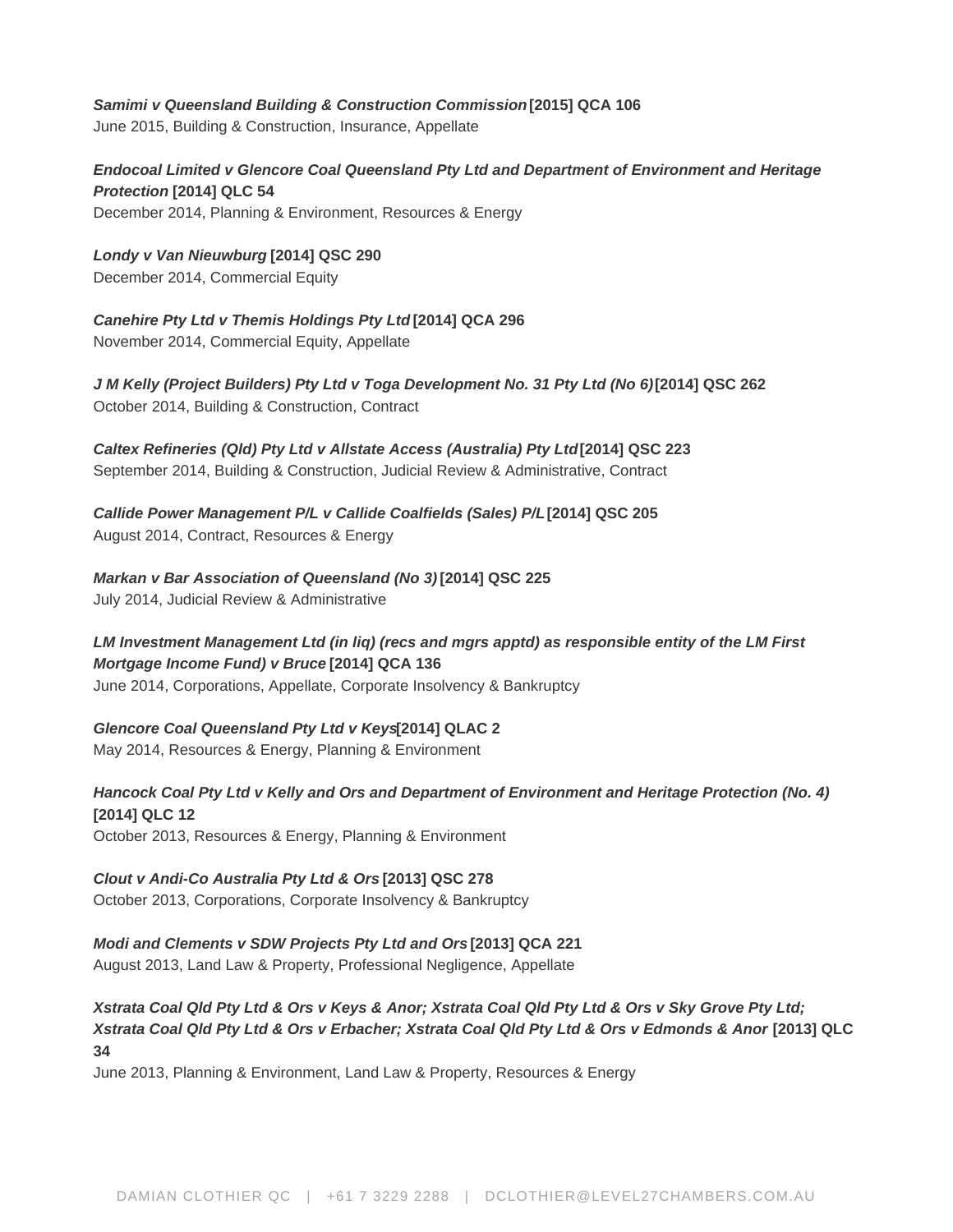**Shaft Drillers International LLC v Australian Shaft Drilling P/L [2013] QSC 79** March 2013

**Australian Securities and Investments Commission v. Managed Investments Limited & Ors No.4 [2013] QSC 15** January 2013, Corporations, Corporate Insolvency & Bankruptcy

**Buckby v Wharton [2012] QSC 416** December 2012, Land Law & Property, Corporate Insolvency & Bankruptcy, Banking

#### **Anderson v ASIC [2012] QCA 301**

December 2012, Corporations, Appellate, Corporate Insolvency & Bankruptcy

**Bradshaw v Bar Association of Queensland [2012] QCA 322** November 2012, Judicial Review & Administrative, Appellate

#### **Gough v South Sky Investments Pty Ltd [2012] QCA 161**

June 2012, Contract, Appellate, Land Law & Property

**Sucrogen Australia Pty Ltd v. Westpac Banking Corporation & Anor [2011] QSC 393** December 2011, Land Law & Property, Banking

**Cassels & Anor v Brisbane City Council [2009] QSC 124**

May 2009, Land Law & Property, Judicial Review & Administrative

**Octaviar Ltd, Re; Re Octaviar Administration P/L [2009] QSC 37**

March 2009, Corporations, Corporate Insolvency & Bankruptcy

**Westfield Management Ltd v Brisbane Airport Corporation Ltd [2005] FCA 32** February 2005, Land Law & Property, Judicial Review & Administrative

# **RECOMMENDATIONS**

**Chambers & Partners Asia Pacific** – Selected as a leading QC for Dispute Resolution

- 2022 "practitioner who is right at the top of his game, takes no backward step and is known in Brisbane as the barrister you brief for the hardest cases".
- 2021 "widely regarded as an exceptional advocate" and "known in Brisbane as the barrister you brief for the hardest cases".
- 2020 "leader of the future", "ability to get on top of his material very quickly and to cut to the core of an issue" and "advocacy which is extremely clear, intellectually rigorous and forcefurt.
- 2019 "very insightful in his case preparation and identification of issues" and "an outstanding advocate."
- 2018 "outstanding analytical and advocacy skills, including a devastatingly effective cross-examination capability"
- 2017 "an exceptional advocate with a remarkable skill for articulating a case with the content and style that best convinces the judge and gives the client the best chance of success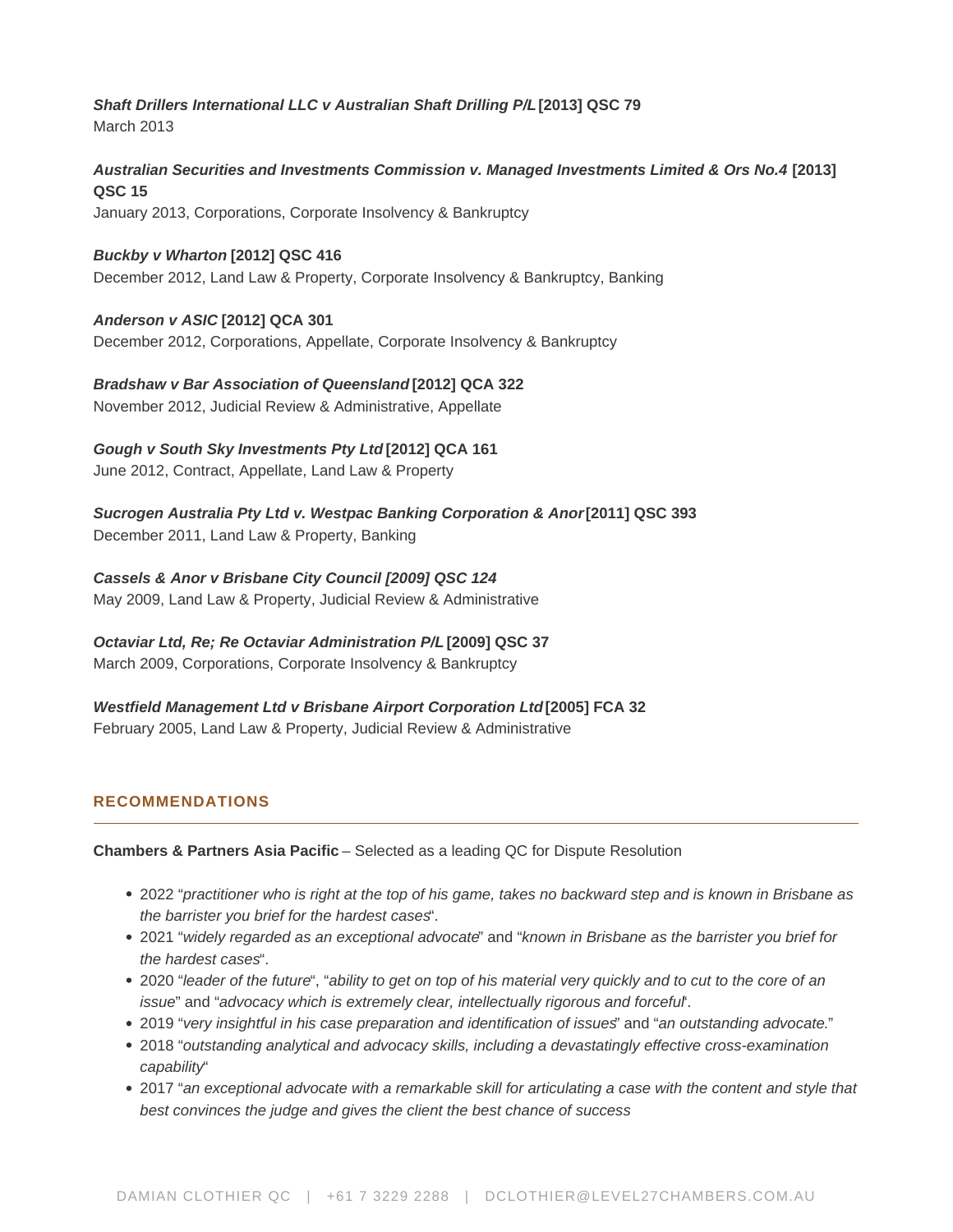#### **Chambers & Partners Global 2017, 2018 and 2020-22**– Selected as a leading QC for Dispute Resolution

- 2022 "unbelievably smart and diligent, clever and outstanding in court and good for anything complex commercial, or resources or infrastructure-related".
- 2021 "known in Brisbane as the barrister you brief for the hardest cases".

**The Legal 500 Asia Pacific** – Listed in Band 1 for Commercial Disputes

- 2022
- 2021 "He is particularly skilled at articulating complex issues where the content and style that gives the client the best chance of success".

**Australian Financial Review's Best Lawyers Best Lawyers 2017-2023**– Listed for Alternative Dispute Resolution, Bet-the Company Litigation, Commercial Law, Insolvency and Reorganisation Law, Litigation, Oil & Gas Law. In 2014-2015, Damian was named Brisbane Commercial Law 'Lawyer of the Year'. In 2023, he was named Brisbane Bet-the-Company Litigation 'Lawyer of the Year'.

**Doyle's Guide to the Australian Legal Profession 2015-2022** – Listed for Commercial Litigation & Disputes ('Preeminent' in Queensland and 'recommended' in Australia).

**Doyle's Guide to the Australian Legal Profession 2015, 2017-2022**– Nominated as a 'recommended' QC for Construction & Infrastructure (Queensland).

**Doyle's Guide to the Australian Legal Profession 2015-2019**– Leading QC for Insolvency & Reconstruction (Queensland 2016-2021) and a 'recommended' QC for Insolvency & Reconstruction (Australia 2015, 2016, 2017).

**Doyle's Guide to the Australian Legal Profession 2016** – Nominated as a 'recommended' QC for Insurance (Queensland).

**Doyle's Guide to the Australian Legal Profession 2020** – 'Recommended' QC for Professional Indemnity (Queensland).

#### **APPOINTMENTS**

Chair of the Bar Association of Queensland's Business and Consumer Law Committee

Member of the Bar Association of Queensland's Professional Conduct Committee

Member of the Bar Association of Queensland's Queen's Counsel Consultation Group

Member of the Queensland Law Society's Commercial Litigation Specialist Accreditation Committee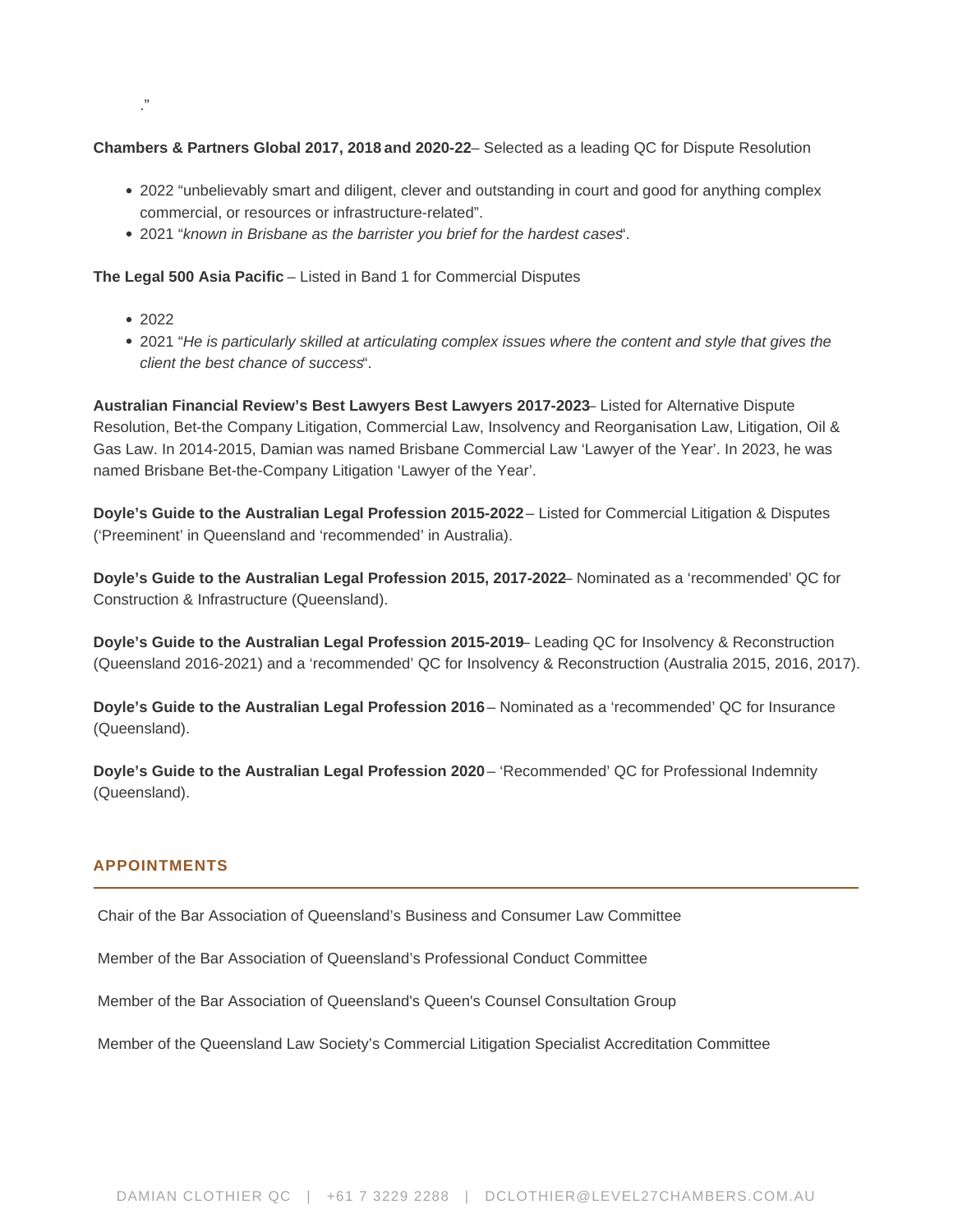#### **MEMBER**

Member of the Bar Association of Queensland

Sometime Instructor, Leading Evidence and Cross-Examination, Bar Practice Course

### **CAREER**

**2013** Appointed Queen's Counsel

- **2011** Appointed Senior Counsel
- **1996-present** Practising Barrister
- **1996** Admitted, Barrister of the High Court of Australia
- **1995** Admitted, Barrister of the Supreme Court of Queensland
- **1994-1995** Associate to the Honourable Mr Justice Lee, Supreme Court of Queensland
- **1991-1995** Part-Time Tutor, Queensland University of Technology

**1993** Research Assistant, the Honourable Mr Justice Spender and the Honourable Mr Justice Drummond, Federal Court of Australia

- **1993** Admitted, Solicitor of the Supreme Court of Queensland
- **1992** Associate to the Honourable JM Macrossan, Chief Justice of Queensland
- **1991** Article Clerk, Corrs Chambers Westgarth, Solicitors

#### **EDUCATION**

LLB (QUT) (1st Class Hons)

#### **AWARDS**

**1992** Inaugural recipient of the TE Cain Moot Trophy

**1990** Queensland Law Society Prize (awarded to the graduating Bachelor of Laws student with the highest